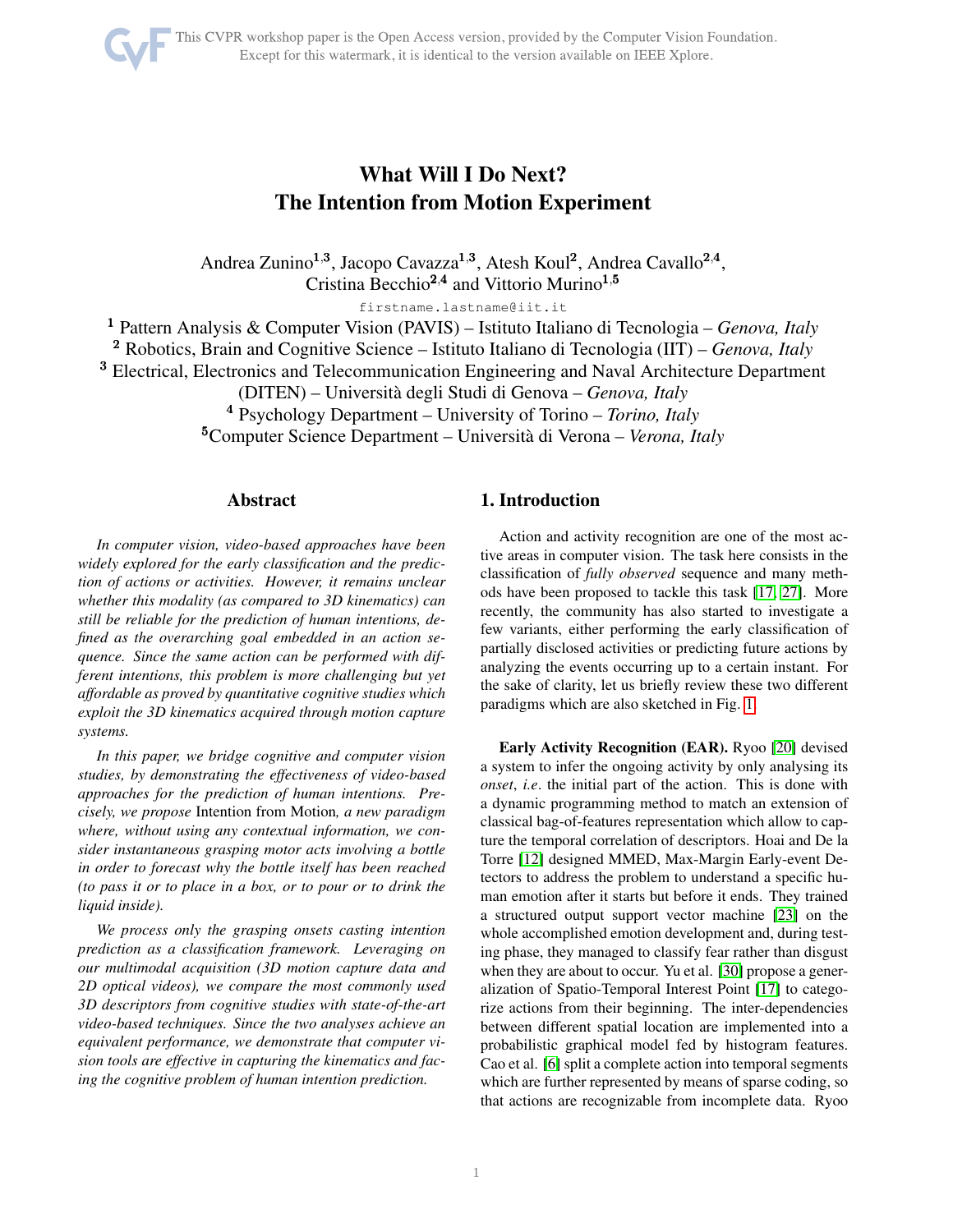<span id="page-1-3"></span><span id="page-1-2"></span><span id="page-1-1"></span>

<span id="page-1-0"></span>Figure 1. Four different paradigms in human action/activity analysis. [1\(a\)](#page-1-1) Action/activity recognition: each sequence is fully observed to infer the class label ("running" for the top sequence up to "high-five" for the bottom). [1\(b\)](#page-1-2) Early activity recognition: only a few initial frames per sequence is observed and the goal is an early classification from these incomplete observations. [1\(c\)](#page-1-3) Action prediction: future actions are predicted analysing all past events which, in general, can be very different across different classes. Thus, in the top sequence a standing up activity leads to predict a "kissing", while, in the bottom, a conversation between a group of friends anticipates a "high-five". [1\(d\)](#page-1-4) Intention prediction: a novel paradigm where unobserved future action are anticipated from the same class of motor act, all extremely similar in appearance, no matter which different ending will occur.

et al. [\[21\]](#page-7-7) tackle early activity recognition from egocentric videos: the task is detecting the so-called *onset signature*, a bunch of kinematic evidence which has strong predictive properties about the last part of the observed action. Some works have attempted to investigate how much of the whole action is necessary to perform a classification: Davis and Tyagi [\[10\]](#page-7-8) adopt a generative probabilistic framework to deal with the uncertainty due to limited amount of data, while Schindler and Van Gool [\[22\]](#page-7-9) try to answer the aforementioned question using a similarity measure between the statical and the motion information extracted from videos.

Action Prediction (AP). Lan and Savarese [\[16\]](#page-7-10) developed the so-called *hierarchical movemes*, a new representation to model human actions from coarse to fine levels of granularities which was integrated in a max-margin learning framework for action prediction. Vondrick and Torralba [\[25\]](#page-7-11) uses a deep neural network trained over 600 hours of videos. During training the net exploits videos to learn to predict the representation of frames in the future and the last fully connected layer allows to perform classification over different future endings. For the sake of prediction, contextual information plays a pivotal role. Indeed, once the objects present in a scene are detected, the object-object or object<span id="page-1-4"></span>person relationship can be modelled by several probabilistic architectures (*e.g*., graphical models [\[9,](#page-7-12) [11\]](#page-7-13) or topic models [\[15,](#page-7-14) [19\]](#page-7-15)). Among the works which directly models the context inside the algorithms, some of them deal with the prediction of future trajectories of moving objects (vehicles or pedestrian) [\[14,](#page-7-16) [26,](#page-7-17) [29,](#page-7-18) [28\]](#page-7-19) by estimating the spatial areas over which such objects will most likely pass with respect to those which are excluded by this passage (*e.g*., car circulations over sidewalks [\[26\]](#page-7-17)).

Shortcomings in EAR and AP. Previous attempts in EAR and AP frequently exploit motion patterns which are specific of the subsequent actions, since they contain some cues that undoubtedly help the recognition. For instance, if the goal is understanding whether two people are going to shake their hands or to give a high-five, by just looking at the first part of their interaction, a low wrist height can be an evidence of a handshaking [\[25,](#page-7-11) [16\]](#page-7-10). Further, another important aspect of the entire activity recognition problem is that the current techniques are mainly exploiting the scene context to support the classification ([\[6,](#page-7-6) [11,](#page-7-13) [9,](#page-7-12) [28,](#page-7-19) [26,](#page-7-17) [19,](#page-7-15) [9,](#page-7-12) [13,](#page-7-20) [24\]](#page-7-21), and [\[5\]](#page-7-22)), i.e., the objects present in the scene and the knowledge about the actions associated to them are cues that can be utilized to help in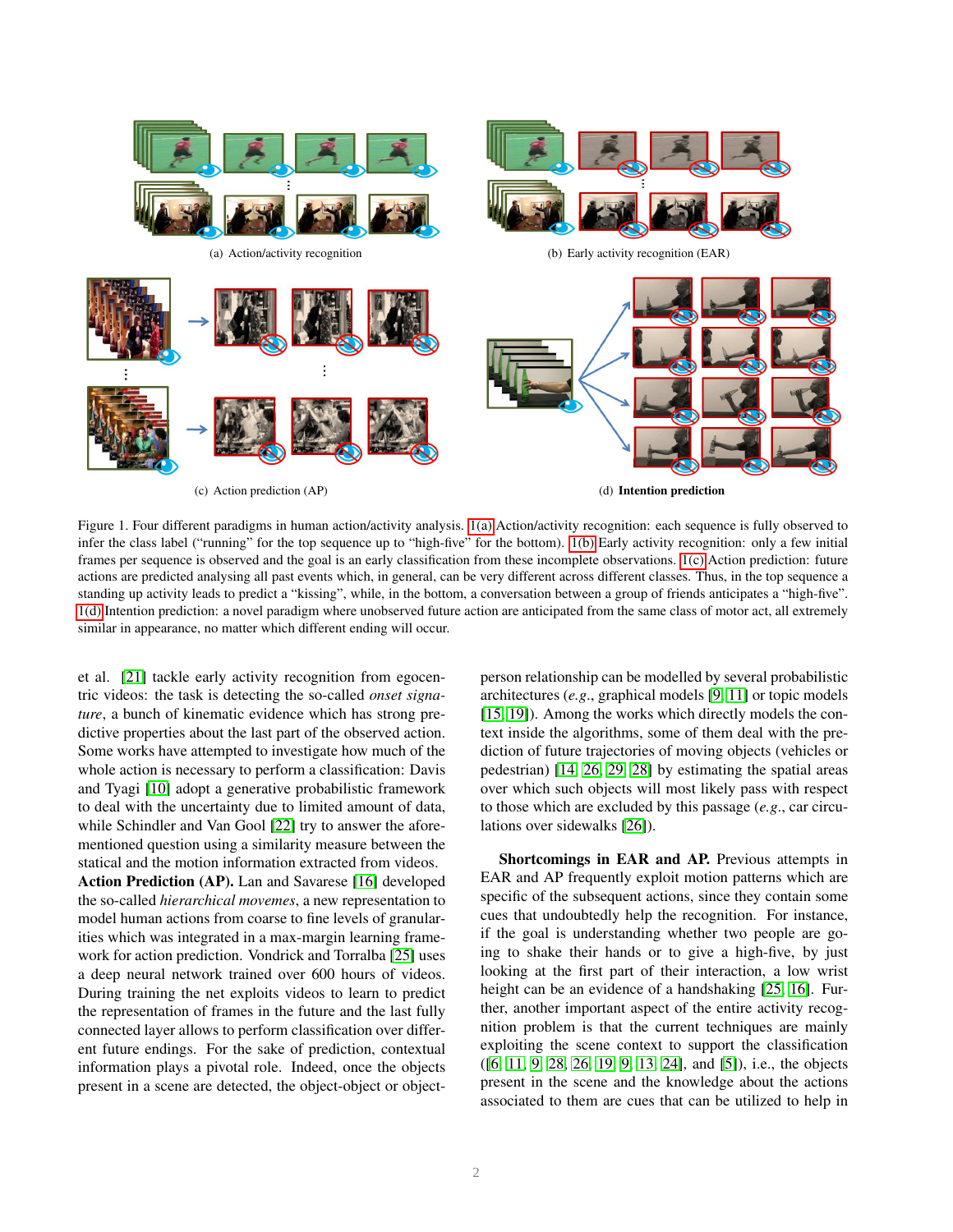making a correct inference of the ongoing action to be recognized. This information is necessary but often insufficient to solve the issue or, worse, the context may not always be available or easily recognizable, being also misleading when the scene is too noisy or cluttered [\[31\]](#page-7-23). In any case, an important source of information to disambiguate intention can be provided by the kinematics of the movement.

Cognitive studies. Recent findings in cognition indicate that how a motor act is performed (e.g., grasping an object) is not solely determined by biomechanical constraints imposed by the object extrinsic and intrinsic properties with which one is interacting, but depends on the agents intention. Indeed, intentions become "visible" in the displayed actions of agents manipulating a given object [\[2,](#page-7-24) [4\]](#page-7-25), and this process is actually readable by observers. Manera et al. [\[18\]](#page-7-26) showed that in a binary choice design, observers were able to judge whether the agents intent in grasping the object was to cooperate with a partner or compete against an opponent. In addition, by means of a motion capture system to acquire the exact kinematics, Ansuini et al. [\[2\]](#page-7-24) proved that how a given object is grasped is richly informative for observer to determine the social vs. individual agent's intention. Recently, Becchio et al. [\[8\]](#page-7-27) demonstrated that it is possible to quantify the impact of kinematic variables (such as wrist height/velocity) for the sake of intentions' recognition.

The analysis is extremely interesting since may corroborate the actual feasibility of predicting intentions even in context-free settings, where kinematics is the only available source of information. Nevertheless, there is a gap between quantitative evidences drawn from 3D kinematics [\[2,](#page-7-24) [8\]](#page-7-27) and human performance analysis carried out on video data [\[18\]](#page-7-26). Specifically, it is still unclear whether the subtle kinematics which differentiate intentions is also exploitable from RGB videos in a quantitative fashion.

#### 1.1. Paper Contributions

In this paper, we aim at introducing Intention from Motion (IfM), a brand new problem with two challenging aspects largely differentiate this work from the current literature of either EAR or AP.

- Grounding from the assumption that the same class of motor acts can be performed with different intentions, we want to analyse the movement onset of an apparently unrelated action (actually embedding the intention from the very beginning), the same for all intentions, capturing those subtle motion patterns which are anticipative of the future action.
- Unlike the main existing literature, we want to avoid the exploitation of any hints derived by the context, solely focusing on the kinematics of the movement.

This novel setup was accomplished by a set of experiments where subjects were asked to grasp a bottle, in order to either 1) pour some water into a glass, 2) pass the bottle to a co-experimenter, 3) drink from it, or 4) place the bottle into a box. The dataset is composed by both 3D trajectories of twenty motion capture (VICON) markers outfitted over the hand of the participants and optical RGB video sequences lasting about one second, with an occlusive camera view in which only the arm and the bottle are visible. Data are acquired from the moment when the hand starts from a stable fixed position up to the reaching of the object, and 3D marker trajectories and video sequences are exactly trimmed at the instant when the hand grasps the bottle, removing the following part. The goal is to classify the intentions associated with the observed grasping-a-bottle movement, *i.e*. to predict the agent's intention.

Even if some methodologies have been proposed to for EAR and AP [\[16,](#page-7-10) [20,](#page-7-2) [25,](#page-7-11) [12,](#page-7-3) [26\]](#page-7-17), the experiments are typically performed on standard action recognition datasets, just adapted to the new task, and often considering the start of the same action which of course helps. On the contrary, our experiment is explicitly designed for intention prediction.

Due to the multimodality of our experimental settings, our work interleaves the EAR and AP problems from computer vision with the kinematic approach of cognitive studies in predicting intentions. Indeed, by taking advantage of state-of-the-art hand-crafted features in video-based action recognition, we are able to prove that the subtle kinematic analysis required to predict intentions is actually feasible while leveraging on RGB optical video as an alternative approach to motion capture data [\[2,](#page-7-24) [8\]](#page-7-27) which are obviously more difficult to obtain.

In summary, the present work introduces the following main contributions.

- $(a)$  We introduce the new problem of Intention from Motion. That is, from the same observable "neutral" motor act - used in both training and test phases - we try to classify the underlying intention using solely motion information, without any contextual cue. Unlike previous works, we are neither classifying actions from their very first beginning (e.g., [\[20,](#page-7-2) [12\]](#page-7-3)) nor classifying different futures by analyzing different past onsets [\[16,](#page-7-10) [25\]](#page-7-11). Instead, we anticipate intentions which finalize the same class of motor act, distilling from it the discriminative motion patterns characterizing the specific intention while fully neglecting any contextual information (as opposed to [\[9\]](#page-7-12) or [\[26\]](#page-7-17)).
- (b) We propose a  $(3D + 2D)$  dataset specifically aimed at the prediction of human intentions. This dataset is designed in a principled way by defining four intentions (Pouring, Passing, Drinking, Placing) performed by independent naive subjects, which are all forerun from the very similar initial movement of grasping-a-bottle, while avoiding bias which can affect the subsequent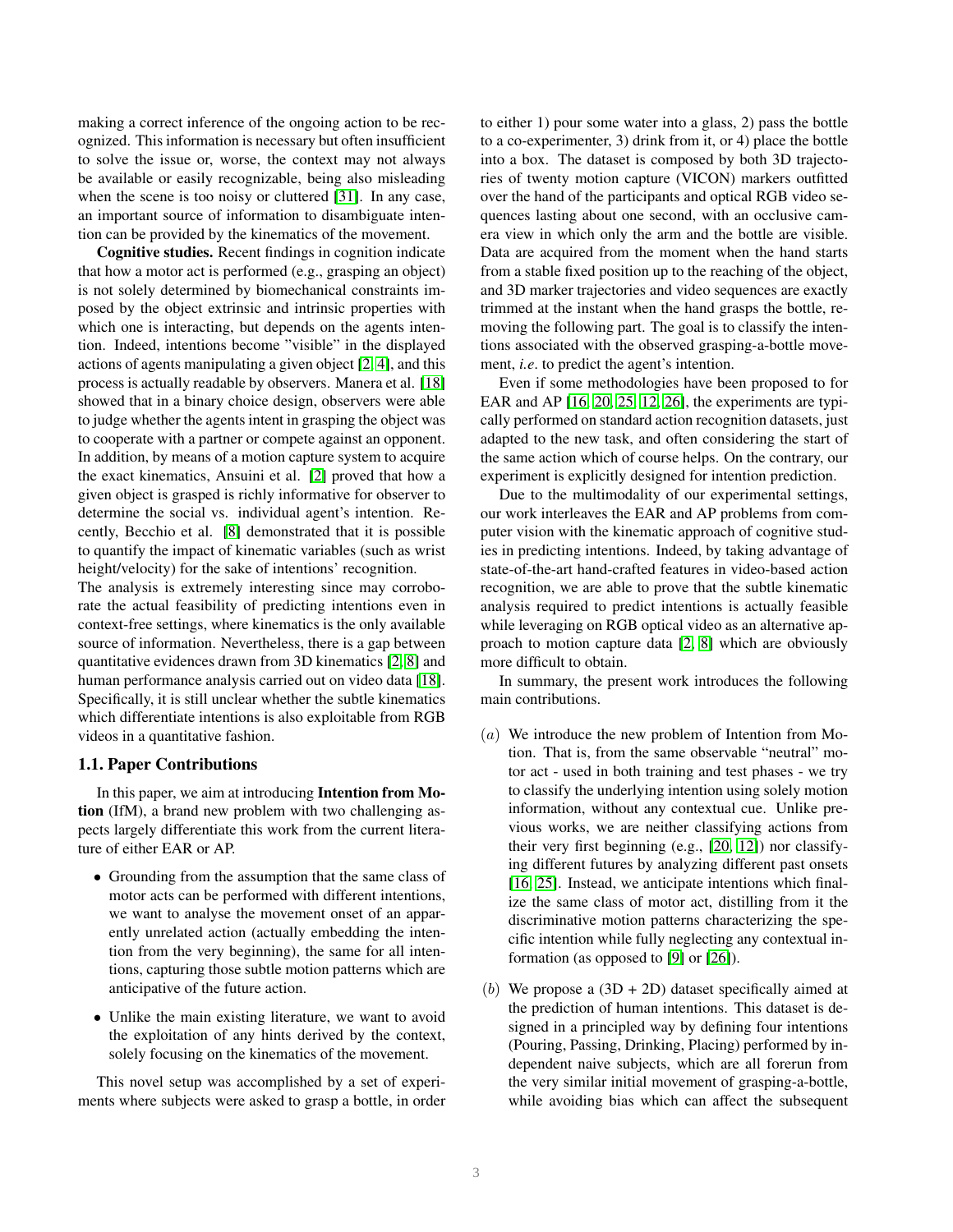performance analysis. To the best of our knowledge, this is the first time a dataset has been explicitly designed for intention prediction.

 $(c)$  We carry out a separate 3D and 2D analysis, exploiting either broadly used 3D kinematic features or state-ofthe-art video-based approaches. In light of the equivalent performance obtained by the two, we bridge the gap between video-based approaches for early activity recognition/action prediction (computer vision) and the analysis of 3D kinematics acquired by motion capture (cognitive studies).

Paper outline. Section [2](#page-3-0) introduces our dataset and the experimental setting. We investigate human performance in intention prediction in Section [3.](#page-4-0) Subsequently, we extensively describe the experimental analysis accomplished on the 3D data in Section [4,](#page-4-1) and on the 2D video sequences in Section [5.](#page-4-2) Section [6](#page-6-0) finally draws the conclusions.

# <span id="page-3-0"></span>2. Dataset overview

Seventeen naive volunteers were seated beside a  $110 \times$ 100 cm table resting on it elbow, wrist and hand inside a tape-marked starting point. A glass bottle was positioned on the table at a distance of about 46 cm and participants were asked to grasp it in order to perform one of the following 4 different intentions.

- 1. Pouring some water into a small glass (diameter 5 cm; height 8.5 cm) positioned on the left side of the bottle, at 25 cm from it.
- 2. Passing the bottle to a co-experimenter seating opposite the table.
- 3. Drinking some water from the bottle.
- 4. **Placing** the bottle in a cardboard  $17 \times 17 \times 12.5$  box positioned on the same table, 25 cm distant.

After a preliminary session, in which participants are familiarized with the execution, each subject performed 20 trials per intention. The experimenter visually monitored each trial to ensure exact compliance of these requirements. In order to homogenize the dataset, we completely removed trials judged imprecise. Thus, the final dataset includes 1098 trial (253 for pouring, 262 for passing, 300 for drinking and 283 for placing) and, for each of them, both 3D and video data have been collected.

3D kinematic data. Near-infrared 100 Hz VICON system was used to track the hand kinematics. Nine cameras were placed in the experimental room and each participant's right hand was outfitted with 20 lightweight retro-reflective hemispheric markers. After data collection, each trial was individually inspected for correct marker identification and then run through a low-pass Butterworth filter with a 6 Hz cutoff. Globally, each trial is represented with a set of



Figure 2. The dataset. On the left we have the entire visible pouring, passing, drinking and placing development. On the top right, we have 3D VICON data acquisition, on bottom right, video sequences in which camera shoots only the arm and the bottle. In both cases, the acquisition stop at the grasping moment.

3D points describing the trajectory covered by every single marker during execution phase. The  $x, y, z$  marker coordinates only consider the reach-to-grasp phase, where the following movement is totally discarded. Indeed, the acquisition of each trial is automatically ruled by a thresholding of the wrist velocity  $v(t)$  at time t, acquired by the corresponding marker. Being  $\varepsilon = 20$  mm/s, at the first instant  $t_0$ when  $v(t_0) > \varepsilon$ , the acquisition starts and it is stopped at time  $t_f$ , when the wrist velocity  $v(t_f) < \varepsilon$ .

2D video sequences. Movements were also filmed from a lateral viewpoint using a fixed digital video camera (Sony Handycam 3-D) placed at about 120 cm from hand start position. The view angle is directed perpendicularly to the agent's midline, in order to ensure that the hand and the bottle were fully visible from the beginning up to the end of the movement. It is worth noting that the video camera was positioned in a way that neither the box (placing), nor the glass (pouring), nor the co-experimenter (passing) were filmed. Adobe Premiere Pro CS6 was used to edit the video in .mp4 format with disabled audio, 25 fps and  $1280 \times 800$ pixel resolution. In order to format video sequences in an identical way to 3D data, each video clip was cut off at the exact moment when the bottle is grasped, discarding everything happening afterwards. To better understanding how demanding the task is, note that the actual acquired video sequences encoding the grasping last for about one fourth of the future action we want to predict. Consequently all the sequences result about 30 frames long (some sequences are available in the Supplementary Material).

In all the experiments reported in this paper, either dealing with 3D or 2D data, we consider all the possible pairwise comparisons between intentions and the all-class one.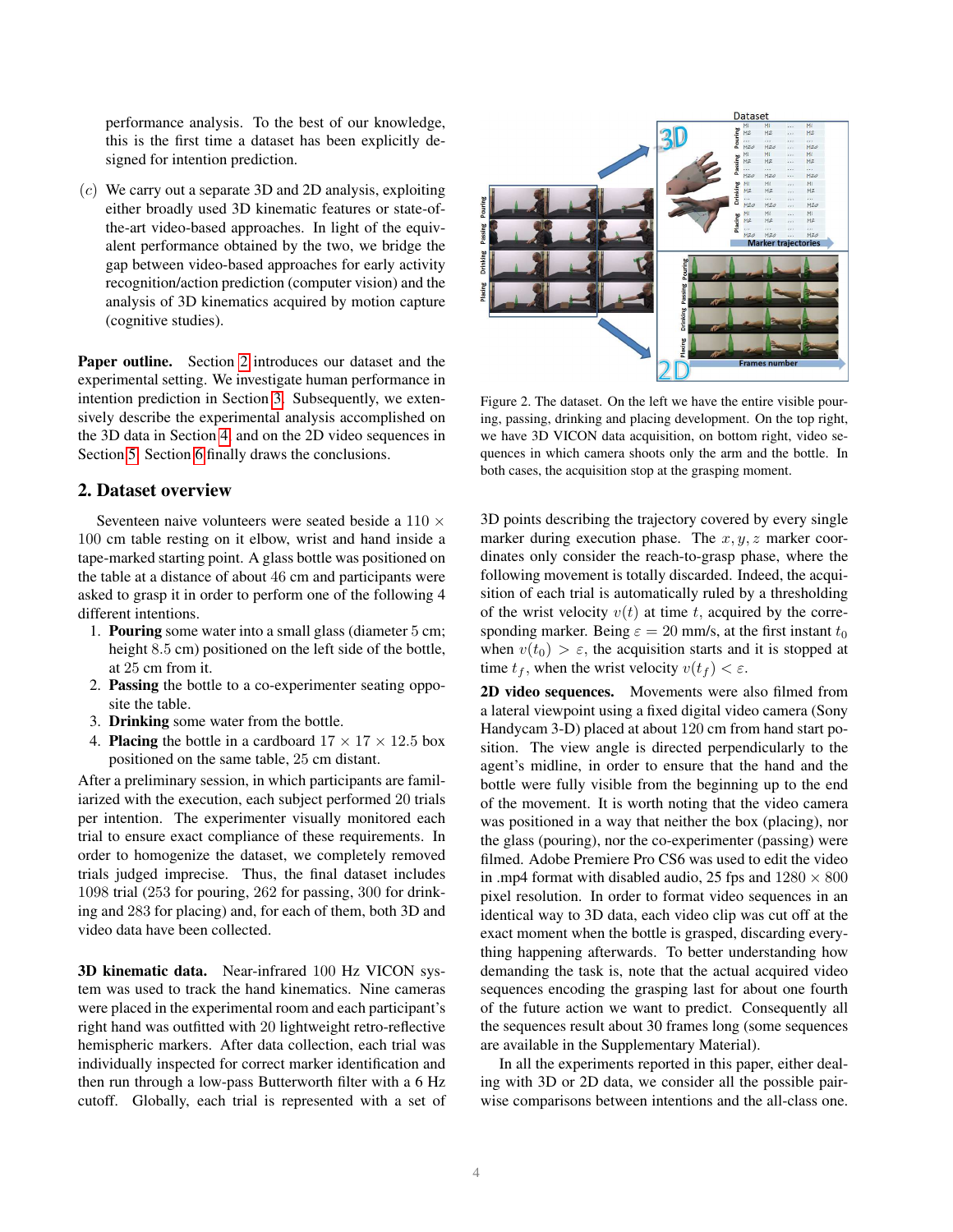We select one-subject-out testing procedure. That is, we compute seventeen accuracies, training our system on all the subjects except the one we are testing, then we averaged all the accuracies to get the final classification results.

# <span id="page-4-0"></span>3. Human performance in IfM

As a preliminary analysis to check how human beings can predict intentions, we tested the human capabilities on Pouring vs. Placing and Pouring vs. Drinking throughout the following experimental apparatus. We asked each of 36 participants to watch 400 videos of reach-to-grasp movements and predict if it was finalized either to pour some water or pass the bottle. We balanced the videos from each class (50 for Pouring and 50 for Placing, with 4 repetitions of each video). The experiment starts showing the complete execution of the reach-to-grasp and its conclusion (Pouring or Placing) in a wide zoom where the glass or the box, respectively, were visible. Then, we narrow the field of view, discarding everything except the arm, the table and the bottle, and we show only the reach-to-grasp movement. After 8 demo trials in which the future intention was revealed, we randomly shuffled the 400 videos and tested all the participants, registering their guess. Averaging all the human accuracies in the Pouring vs. Placing test, we get 68% of accuracy. Afterward, we move to the second test (Pouring vs. Drinking) and we repeated the same procedure. In Pouring vs. Drinking, accuracy decreases to 58% (-10%). These results are statistically significant and suggest that human observers are able to exploit kinematics to predict intentions. Globally, although the human brain can read in a grasping some motion pattern which anticipates four different intentions, the computer vision methods explained in the paper are more valuable and outperforming human predictive ability.

## <span id="page-4-1"></span>4. 3D kinematic analysis

Recent social cognitive work [\[3\]](#page-7-28) argued that intentions become "visible" in the apparent motion flow and understanding other's intentions cannot be divorced from the discrimination of essential kinematics. Thus, we exploited 3D kinematic features (KF) for IfM. Following [\[7\]](#page-7-29), we computed *wrist velocity*, the module of the velocity of the wrist marker, *wrist height*, the z-component of the wrist marker, *wrist horizontal trajectory* defined as the x-component of the wrist marker and *grip aperture*, *i.e*. the distance thumbindex tips markers. Such features were referred to the reference system of the motion capture system,  $F_{\text{global}}$  [\[7\]](#page-7-29). A better characterization of the dynamics can be provided using a local reference system centered on the hand,  $F_{\text{local}}$ [\[4\]](#page-7-25). In this way, we computed relative  $x, y, z$  coordinates of thumb, index, thumb-index plane and the radius-phalanx. These variables provide the information about either the ad-

|                      | Linear SVM fed with KF |                     |                    |  |  |
|----------------------|------------------------|---------------------|--------------------|--|--|
|                      | $F_{\text{local}}$     | $F_{\text{global}}$ | $F_{\mathbf{k}}$   |  |  |
| Pouring vs. Placing  | 79,70                  | 86,10               | 84,32              |  |  |
| Pouring vs. Drinking | 72,15                  | 70,36               | 76,48              |  |  |
| Pouring vs. Passing  | 76,55                  | 67,39               | 82,81              |  |  |
| Passing vs. Drinking | 63,10                  | 68,05               | 70,75              |  |  |
| Passing vs. Placing  | 62,60                  | 64,38               | 69,44              |  |  |
| Drinking vs. Placing | 64,40                  | 71,41               | 73,72              |  |  |
| All-class            | 45,08                  | 48,01               | $\overline{55,13}$ |  |  |

<span id="page-4-3"></span>Table 1. Results from 3D data. For the kinematic features (KF), a linear  $C = 10$  SVM is fed with  $F_{\text{local}}$  and  $F_{\text{global}}$  groups of features, as well as with their combination  $F_k$ .

duction/abduction movement of the thumb and index fingers or the rotation of the hand dorsum. Thus, they ensure robustness towards finger flexion/extension or wrist rotation that can vary significantly from one trial to another [\[4\]](#page-7-25). The 4 features from  $F_{\text{global}}$  and the 12 from  $F_{\text{local}}$  gives a total amount of 16 kinematic features. Acquisition time  $[t_0, t_f]$ (see Section [2\)](#page-3-0) is scaled into  $[0, 1]$  and data are sub-sampled with step 0.01. Consequently, for each of our 16 kinematic features, we have 100 equispaced values describing the evolution of such features during the reach-to-grasp movement.

In Table [1,](#page-4-3) we report the classification results, using a linear support vector machine (SVM), considering  $F_{\text{local}}$ and  $F_{\text{global}}$  [\[7\]](#page-7-29) individually, then concatenating all the features in  $F_k$  [\[4\]](#page-7-25). In the three cases, we used a feature vector of 1200, 400 and 1600 components respectively. As expected, when we combine  $F_{\text{local}}$  and  $F_{\text{global}}$ , the performance generally improves. Our results show that KF are able to obtain classification performances with a substantial improvement over the random guess level: using  $F_k$ , an average +26,25% improvement over the random guess level on the pairwise comparisons and  $+20,13\%$  on the all-class case. Relying on the kinematic interpretability of KF, we conclude that the actual dynamic of the grasping encodes some motion patterns which go beyond the fulfilment of the action itself and can concretely anticipate the underlying intention.

## <span id="page-4-2"></span>5. Video-based analysis

To investigate the affordability of IfM we take advantage of some of the most effective spatio-temporal techniques [\[17,](#page-7-0) [27\]](#page-7-1). We compare STIP [\[17\]](#page-7-0) and dense trajectories [\[27\]](#page-7-1), which will be shortened in Section [5.2.](#page-5-0) In Section [5.3](#page-6-1) we perform an analysis considering only fragments of video frames. Finally, in Section [5.4,](#page-6-2) a discussion of the achieved results is reported.

#### <span id="page-4-4"></span>5.1. Local spatio-temporal features for IfM

To perform action recognition, the class of approaches, named in [\[1\]](#page-7-30) as local, extracts some interest points (IPs),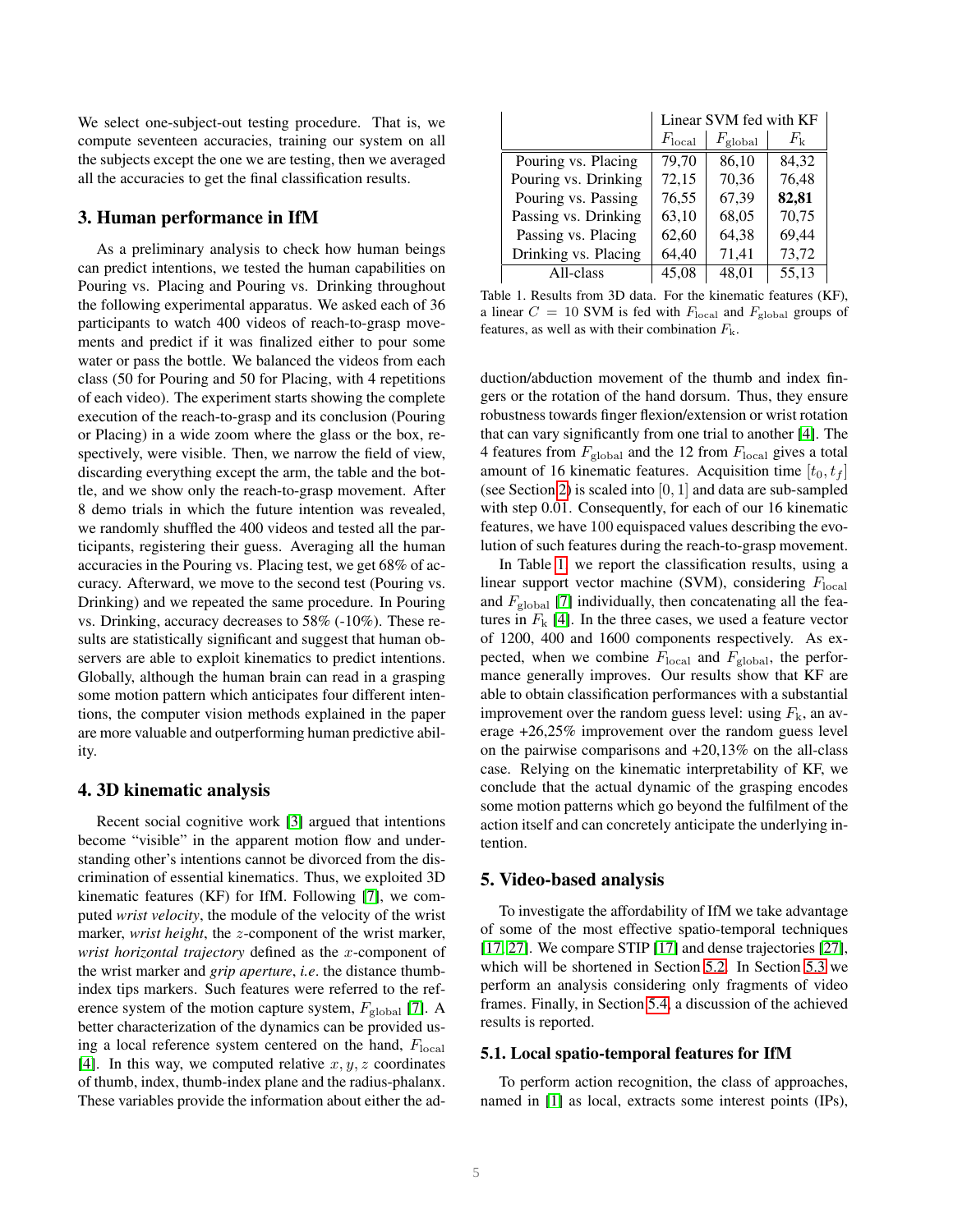| Comparisons          | $S = 600$ | $S = 1000$ | $S = 2000$ |
|----------------------|-----------|------------|------------|
| Pouring vs. Placing  | 79,69     | 81,22      | 79.41      |
| Pouring vs. Drinking | 64,62     | 64,15      | 64,58      |
| Pouring vs. Passing  | 59,73     | 62,48      | 62,63      |
| Passing vs Drinking  | 59,53     | 58,43      | 57,00      |
| Passing vs Placing   | 56,87     | 59,96      | 60,22      |
| Drinking vs Placing  | 65,97     | 67,84      | 66,61      |
| All 4 intentions     | 36.64     | 39,07      | 38,41      |

<span id="page-5-4"></span>Table 2. STIP classification percentages.

All 4 intentions 46,08 46,76 47,24 47,18 47,35 Table 3. Dense trajectories classification percentages  $S = 600, \ldots, 10000$ .

Comparisons  $S = 600 \mid S = 1000 \mid S = 2000 \mid S = 5000 \mid S = 10000$ Pouring vs. Placing |  $82,65$  |  $82,76$  | **83,18** |  $82,45$  |  $82,99$ Pouring vs. Drinking |  $69,97$  |  $70,50$  |  $71,73$  |  $70,79$  |  $71,10$ Pouring vs. Passing 74,85 74,79 75,61 75,55 75,87 Passing vs Drinking  $\begin{array}{|c|c|c|c|c|c|c|c|c|} \hline \end{array}$  67,20  $\begin{array}{|c|c|c|c|c|c|} \hline \end{array}$  68,37  $\begin{array}{|c|c|c|c|c|c|} \hline \end{array}$  67,98 Passing vs Placing  $\begin{array}{|c|c|c|c|c|c|c|c|c|} \hline \end{array}$  68,00 68,25 Drinking vs Placing |  $67,58$  |  $68,39$  |  $70,39$  |  $70,12$  |  $70,50$ 

detecting remarkable variations in both space and time, and associate each of them to a volume from which features are computed. Among the most effective methods, STIP [\[17\]](#page-7-0) and dense trajectories (DT) [\[27\]](#page-7-1) use a *sparse* or *dense* approach, respectively, to extract IPs. For STIP [\[17\]](#page-7-0), a convolution with a Gaussian filter is used, while for DT [\[27\]](#page-7-1), at different scales, a dense grid of points is initialized and each of them is tracked using optical flow. Subsequently, spatiotemporal volumes are generated by stacking the  $N \times N$  spatial neighbours centered in all the L points in any tracked trajectory. The volume is warped in order to follow the related trajectory and it is subdivided in a  $n_x \times n_y \times n_t$  grid of cuboids. For any channel of features, a dictionary of visual words is created: if  $B$  denotes the vocabulary size, each video v is represented by a set of histograms  $H^i$ , where i runs over the channels. We have  $H^i = \{h_1^i, \dots, h_B^i\},\$ where  $h_b^i > 0$  for any  $b = 1, ..., B$  and we normalized  $\sum_b h_b^i = 1$  for any *i*. For the classification, the following exponential  $\chi^2$  kernel is adopted.

<span id="page-5-1"></span>
$$
K(v,\overline{v}) = \exp\left(-\frac{1}{2}\sum_{i}\frac{d(H^i,\overline{H}^i)}{A_i}\right),\qquad(1)
$$

where v and  $\overline{v}$  are two arbitrary videos (represented by the histograms  $H^i$  and  $\overline{H}^i$ , respectively), and

$$
d(H^{i}, \overline{H}^{i}) = \sum_{b=1}^{B} \frac{(h_b^{i} - \overline{h}_b^{i})^2}{h_b^{i} + \overline{h}_b^{i}},
$$
 (2)

is the  $\chi^2$  distance, whose average value is  $A_i$  for channel i.

In our work, we used only two channels (HOG and HOF) and the kernel [\(1\)](#page-5-1) fed a support vector machine with default parameter  $C = 10$  $C = 10$  $C = 10$  in a one-subject-out testing procedure<sup>1</sup>.

We experimentally compared the STIP [\[17\]](#page-7-0) and dense trajectories [\[27\]](#page-7-1) on our dataset. For this purpose, we employ the available public  $\text{codes}^2$  $\text{codes}^2$  using the default parameters configuration for both representations. In the bag-of-feature encoding, different vocabulary sizes  $S = 600, 1000, 2000$ 

<span id="page-5-5"></span>Comparisons  $L = 15 \mid L = 5$ Pouring vs. Placing  $\parallel$  82.76  $\parallel$  86.99 Pouring vs. Drinking | 70.50 | 75.73 Pouring vs. Passing | **74.79** | 72.36 Passing vs Drinking  $\vert$  66.62  $\vert$  67.13 Passing vs Placing  $\vert$  68.46  $\vert$  67.58

<span id="page-5-6"></span>Table 4. Trajectories shortening,  $S = 1000$ 

Drinking vs Placing  $\vert$  68.39 75.11 All 4 intentions  $46.76$  50.55

have been used for both STIP and dense trajectories. As the latter approach gives much more features (on average, 7588 per video against 428 for STIP), for the dense trajectories we also used  $S = 5000, 10000$  visual words (see Table [2](#page-5-4)) and [3\)](#page-5-5). In addition, to limit the computational costs, we randomly sampled a subset of 900,000 HOG/HOF dense trajectory features to build the vocabulary.

In Tables [2](#page-5-4) and [3](#page-5-5) we present the classification results comparing STIP and dense trajectories. Despite we changed the size  $S$  of the dictionaries (one for HOG and HOF, separately), we registered no significant variations in accuracy. Globally, the dense trajectories outperforms STIP in all the comparisons. Even though the IPs from STIP are supposed to be most descriptive in each frame, dense trajectories give much more features which led to a big gain in performance. Indeed, comparing STIP and dense trajectories with  $S = 1000$ , the average improvement in the pairwise comparisons is +6.24% and +7.69% in all four comparisons. Thus, from now on, we will focus on dense trajectories.

## <span id="page-5-0"></span>5.2. Dense trajectory shortening

In order to tackle this extremely low variability between grasping motions, we tried to shorten the trajectory length changing the value of  $L$  from 15 to 5. With shorter trajectories, we tried to perform IfM analysis at a more atomic level. The rationale beside is that, since the clues that anticipate the intentions are almost invisible to the human eye (Section [3\)](#page-4-0), analysing shorter motion patterns may allow us to predict future intentions by a collection of subtle movements more easily discriminated. Operatively, we switched to

<span id="page-5-2"></span><sup>&</sup>lt;sup>1</sup>We compute seventeen accuracies training our systems on all the subjects except the one we are testing; then we average all the accuracies to get the final classification result.

<span id="page-5-3"></span><sup>2</sup><http://lear.inrialpes.fr/software>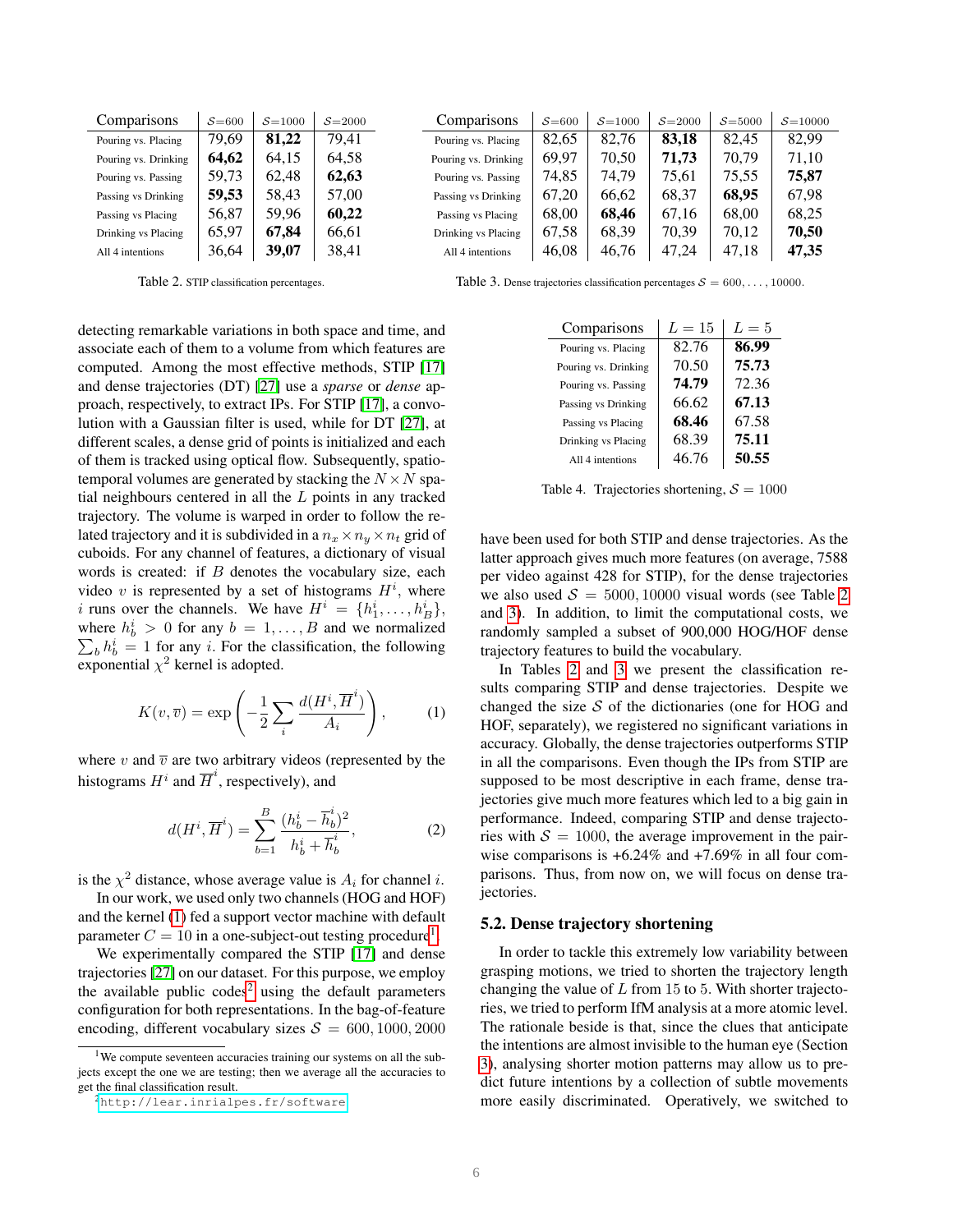

|                      |       | 50%   | 60%   | 70%   | 80%   | 90%   | $100\%$ |
|----------------------|-------|-------|-------|-------|-------|-------|---------|
| Comparisons          | 40%   |       |       |       |       |       |         |
| Pouring vs. Placing  | 56.46 | 63,42 | 70.03 | 78.72 | 83.03 | 84.91 | 86.99   |
| Pouring vs. Drinking | 52.99 | 60,73 | 64.06 | 64.55 | 67.61 | 72,13 | 75.73   |
| Pouring vs. Passing  | 61,02 | 61,77 | 62,57 | 65,05 | 65,55 | 69,83 | 72.36   |
| Passing vs. Drinking | 60,92 | 62.67 | 66.49 | 69.30 | 66,69 | 63.97 | 67.13   |
| Passing vs. Placing  | 55,97 | 55,22 | 59,81 | 63,38 | 64.61 | 66.19 | 67.58   |
| Drinking vs. Placing | 57,78 | 58,87 | 61,38 | 64.80 | 69.29 | 73,82 | 75.11   |
| All 4 intentions     | 31,79 | 34,58 | 38,41 | 41,16 | 42,81 | 46,52 | 50.55   |
|                      |       |       |       |       |       |       |         |

<span id="page-6-3"></span>Table 5. Accuracy percentage for the snippet analysis.

<span id="page-6-4"></span>Figure 3. Dense trajectories  $L =$ 5 confusion matrix.

 $L = 5$  and set  $n_t = 1$ ; we also fixed  $S = 1000$  and, as done in Section [5.1,](#page-4-4) we sampled a subset of 900,000 HOG/HOF. The risk of this approach is that features may lose discriminative power: in a 25 fps acquisition, our  $L = 5$  trajectories last  $\frac{1}{5}$  seconds and, maybe, such time is too short to observe any useful motion cue. Fortunately, we found that this is not the case and, in fact, shorter trajectory features bring more evidence of the future intention. Actually, improving the beginning of the pipeline process results in a boost in the classification, showing that finer motion patterns are responsible of the actual intention. In Table [4,](#page-5-6) dense trajectory shortening is effective for IfM since provides +3.79% accuracy improvement in the all-class comparison.

## <span id="page-6-1"></span>5.3. Snippet analysis

Following the analysis in the previous section, we carried out a further investigation involving only small fragments of the video data. Shortening dense trajectories gives us the possibility of evaluating how much the movement is discriminant from the very beginning of the reach-to-grasp motion. In our case this is a further issue, since our dataset is made of very short videos, and considering only small portions we deal with only a bunch of frames for classification (e.g. in the 40% analysis, only 6 frames for the shortest video). The snippet analysis has been performed in the following way. We considered the whole set of HOG an HOF descriptors and we built a global bag-of-features dictionary with  $S = 1000$  words extracted from the 100% of the frames. Then, for the analysis at a fixed rate, we keep only the descriptor computed over any spatio-temporal cuboid completely included in the considered portion of the video. This requirement explains why we skipped 10%, 20% and 30%. Indeed, the shortest video lasts 16 frames and, thus, there are no spatio-temporal cuboids until we cover the 40% of that particular reach-to-grasp movement. In general, the accuracy increases as long as the percentage of the video considered grows (see Table [5\)](#page-6-3): this means that bag-offeatures histograms become more discriminative. Consequently, we can not find any portion of the reach-to-grasp execution that is useless for the prediction of intentions.

### <span id="page-6-2"></span>5.4. Discussion

Despite in Section [5.1](#page-4-4) we showed that STIP [\[17\]](#page-7-0) are less effective than dense trajectories [\[27\]](#page-7-1), all the classification results in Table [2](#page-5-4) always overcomes the random chance discrimination, with the remarkable 81.22% in Pouring vs. Placing task. Moving to the dense trajectory with  $L = 5$ (Table [4\)](#page-5-6), we have a high increase in performance on the pairwise comparisons (on average, +8.9% improvement), and, again, the easiest one is Pouring vs. Placing reaching 86.99%. Instead, Drinking and Passing are the most problematic intentions to recognize (see Figure [3\)](#page-6-4). In Table [4,](#page-5-6) the all 4 intentions comparison leads to more impressive results: we indeed doubled the random chance level, scoring a 50.55%, and thus improving STIP by +11.48%. Consequently, we can conclude that, using computer vision, IfM motion problem is affordable in the sense that there exists some discriminative motion patterns that changes the execution of the reach-to-grasp movement, *de facto* anticipating the future intention. Moreover, the snippet analysis shows remarkable results already using very few frames of the videos (Section [5.3\)](#page-6-1). In addition, such results are extremely valuable if considering the improvement with respect to human beings (Section [3\)](#page-4-0).

Finally, one-subject-out testing procedure is suitable to devise an actual intention prediction system, dealing with human beings never seen before. However, it is much more demanding than a classical cross validation. For example, using  $L = 5$  dense trajectory, with a 10-fold cross validation procedure for testing, we reach 85.43% in the all 4 comparison and 93.87% (on average) in the pairwise comparisons.

# <span id="page-6-0"></span>6. Conclusions

In this paper, we investigate the novel problem of Intention from Motion, consisting in the prediction of human intentions in a context-free setting, by only leveraging on kinematics. While proposing a novel multimodal dataset, we are able to show that the quantitative cognitive approach which rely on 3D motion capture data can be alternatively replaced with a video based paradigm where RGB optical videos are exploited. Despite the two data modalities are